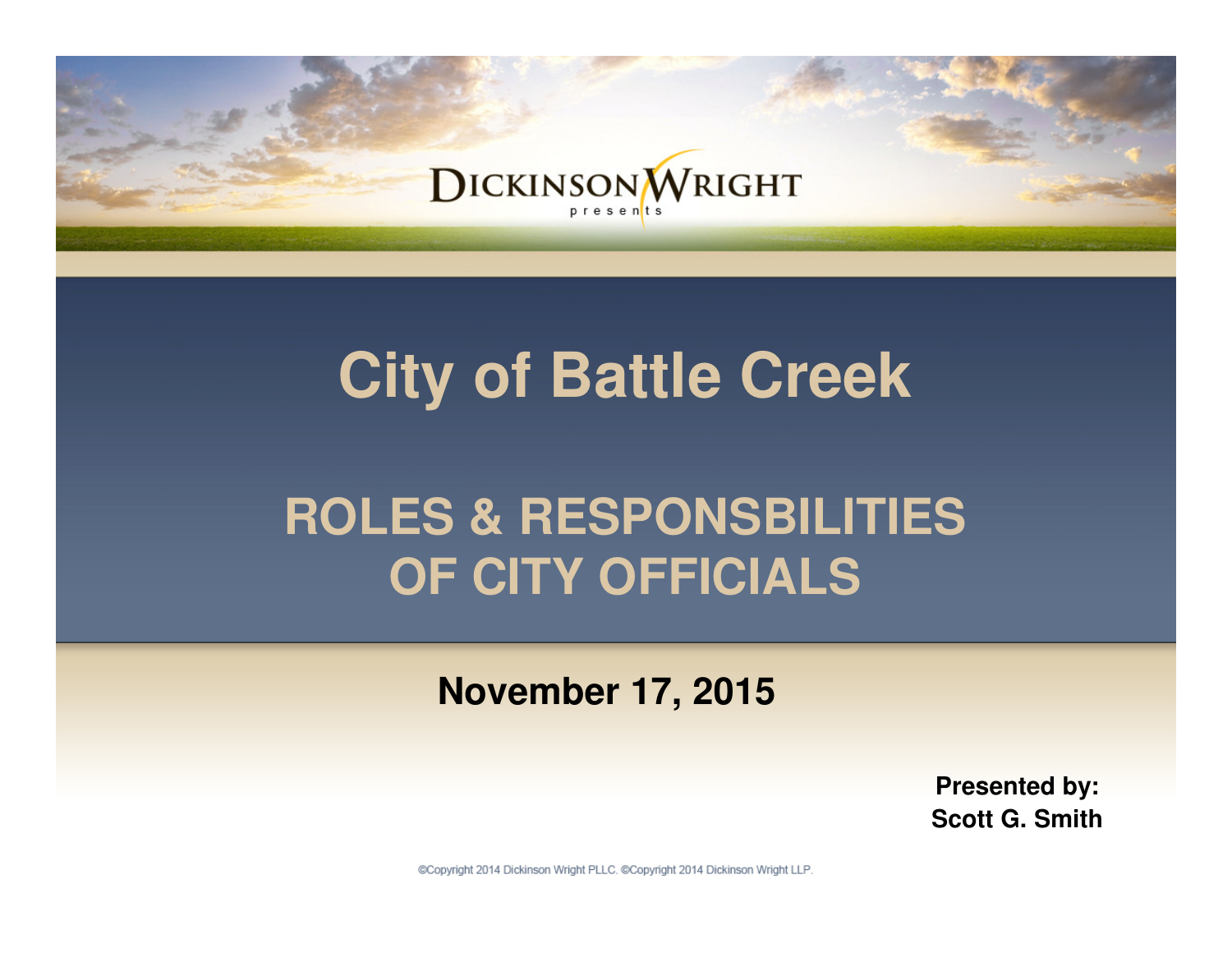### **Context for City Government**

**(Outline pages 1 – 3)**

- $\geq 10$ <sup>th</sup> Amendment to U.S. Constitution reserves rights to states.
- Michigan's 1963 Constitution preserves "home rule" for cities.
- $\checkmark$  Home rule was intended to limit state government.
- $\checkmark$  Instead, the legislative trend seems to limit local government.
- $\triangleright$  A city charter is like a city constitution.
- $\checkmark$  Establishes the structure of city government.
- $\checkmark$  Grants and limits the authority and duties of officials and bodies.
- $\checkmark$  Often includes certain procedures to be followed.
- $\triangleright$  Concept is that the people confer power on government.

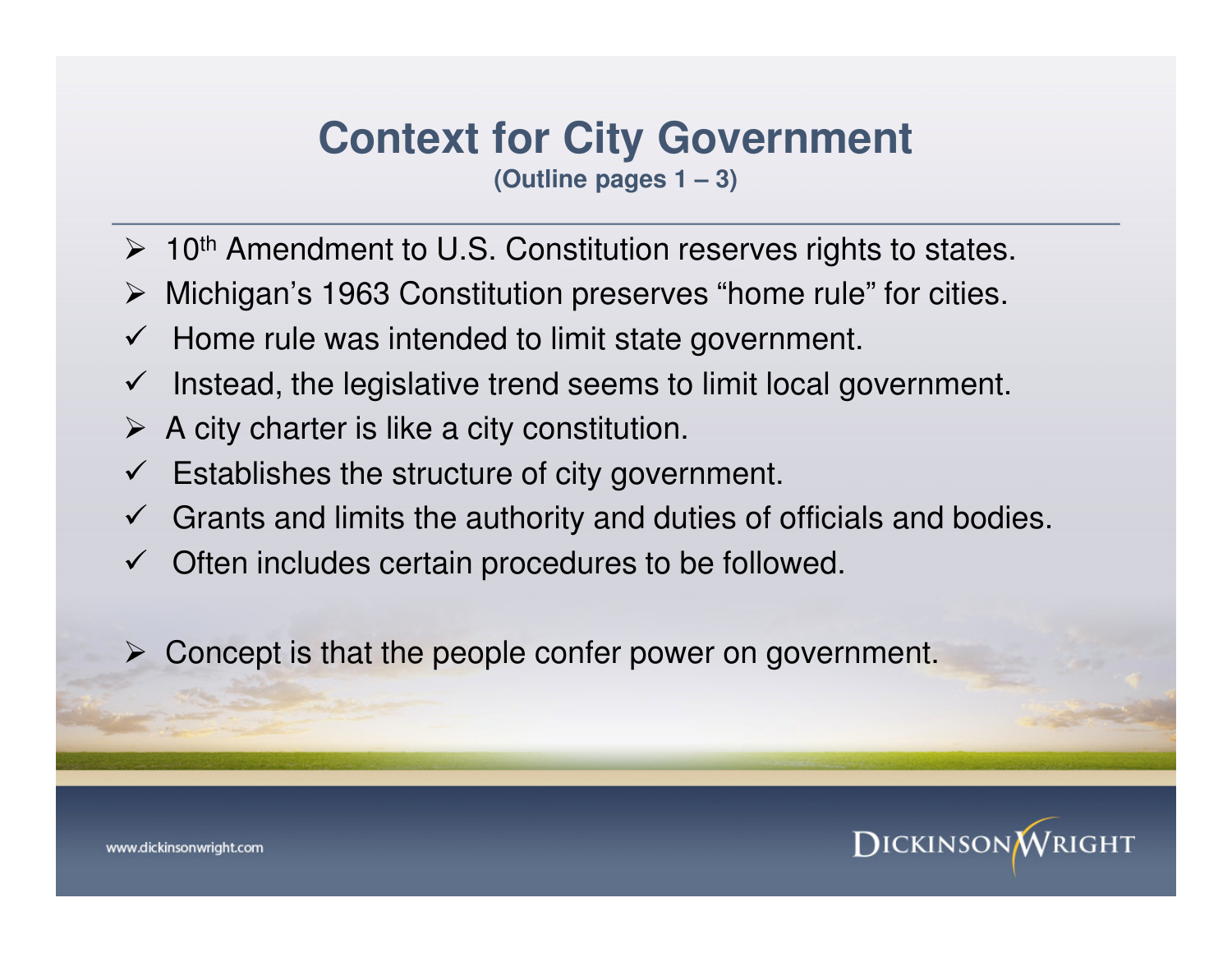# **Commission-Manager Form**

**(Outline pages 3-4)**

- $\triangleright$  Several types of local governments including:
	- $\checkmark$  Town hall.
	- $\checkmark$  Commission.
	- $\checkmark$  Strong mayor or strong executive.
	- $\checkmark$  Commission (or council) manager.
- $\triangleright$  Roles and responsibilities are shaped by the form.
- $\triangleright$  Battle Creek has a commission-manager form of government.
	- $\checkmark$  City Manager is the chief administrative officer.
	- $\checkmark$  Commission is the policy making body.
	- $\checkmark$  Mayor is a member and presiding officer of the Commission.

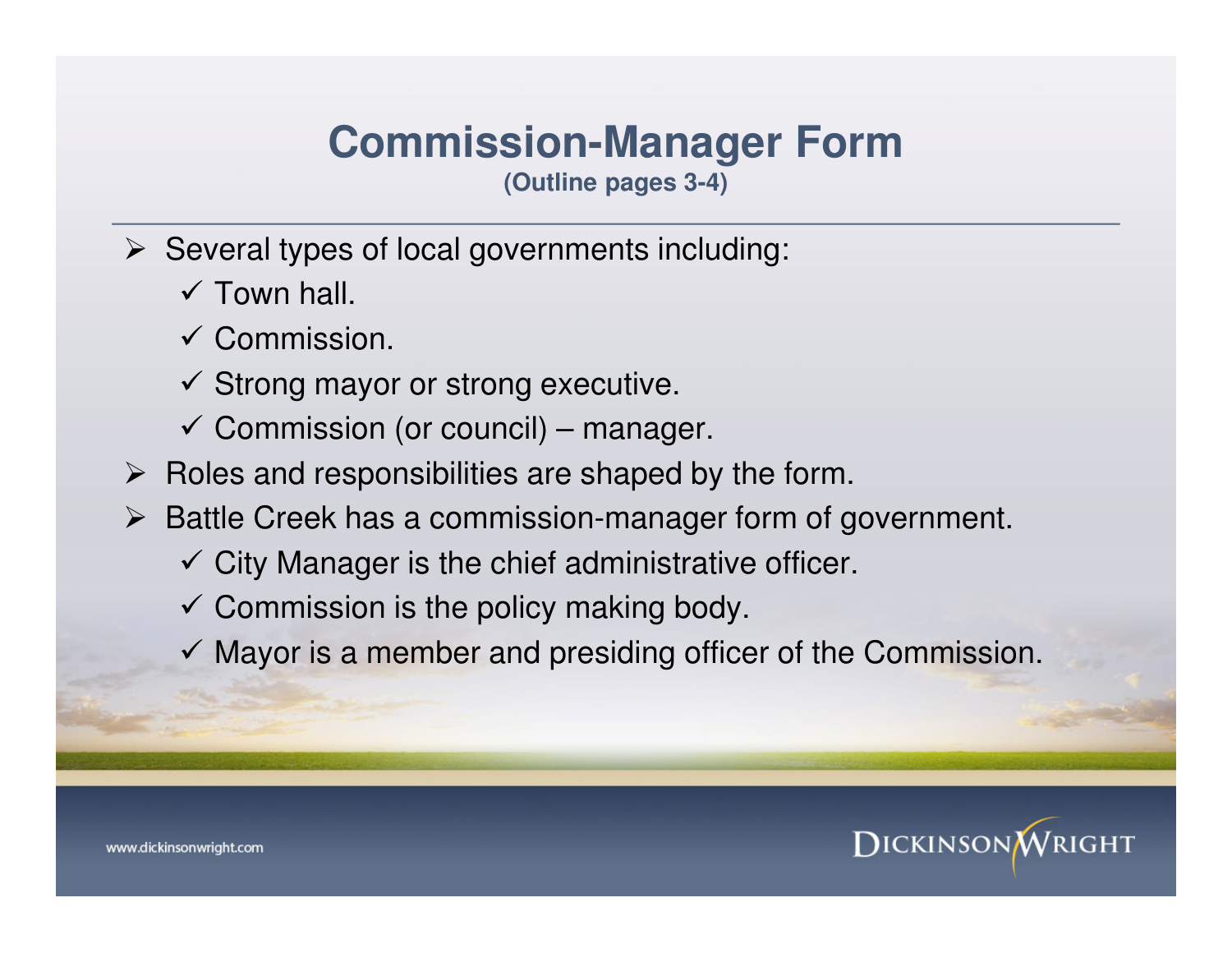#### **City Manager (Outline pages 4-5)**

- $\triangleright$  Serves at pleasure of Commission.
- $\triangleright$  Chief administrative officer, controlling City administration.
- $\triangleright$  All officers and employees, except Commissioners and attorney are accountable to the City Manager.
- $\triangleright$  Recommends and implements budgets and policies.
- $\triangleright$  Purchasing director.
- $\triangleright$  Prepares agendas for and attends Commission meetings.
- $\triangleright$  Enforces ordinances.
- $\triangleright$  Accepts easements and enters into contracts.
- $\triangleright$  City Charter provides very broad authority to City Manager.



www.dickinsonwright.com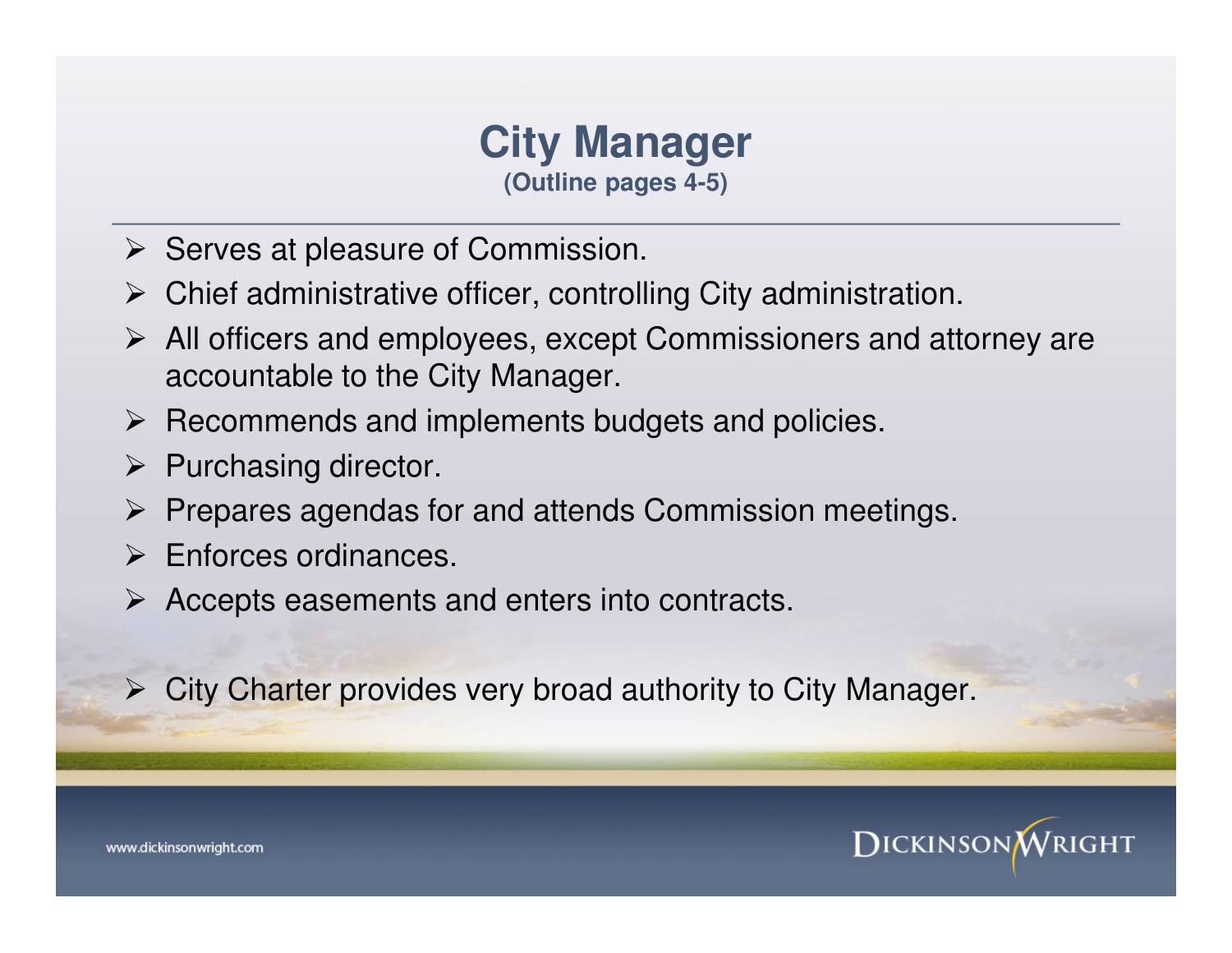### **Mayor (Outline page 6)**

- $\triangleright$  Selected by the Commission.
- $\triangleright$  Has an equal voice on Commission.
- $\triangleright$  Presiding officer of Commission.
- $\triangleright$  Ceremonial chief executive officer.
- ▶ Emergency powers under law.

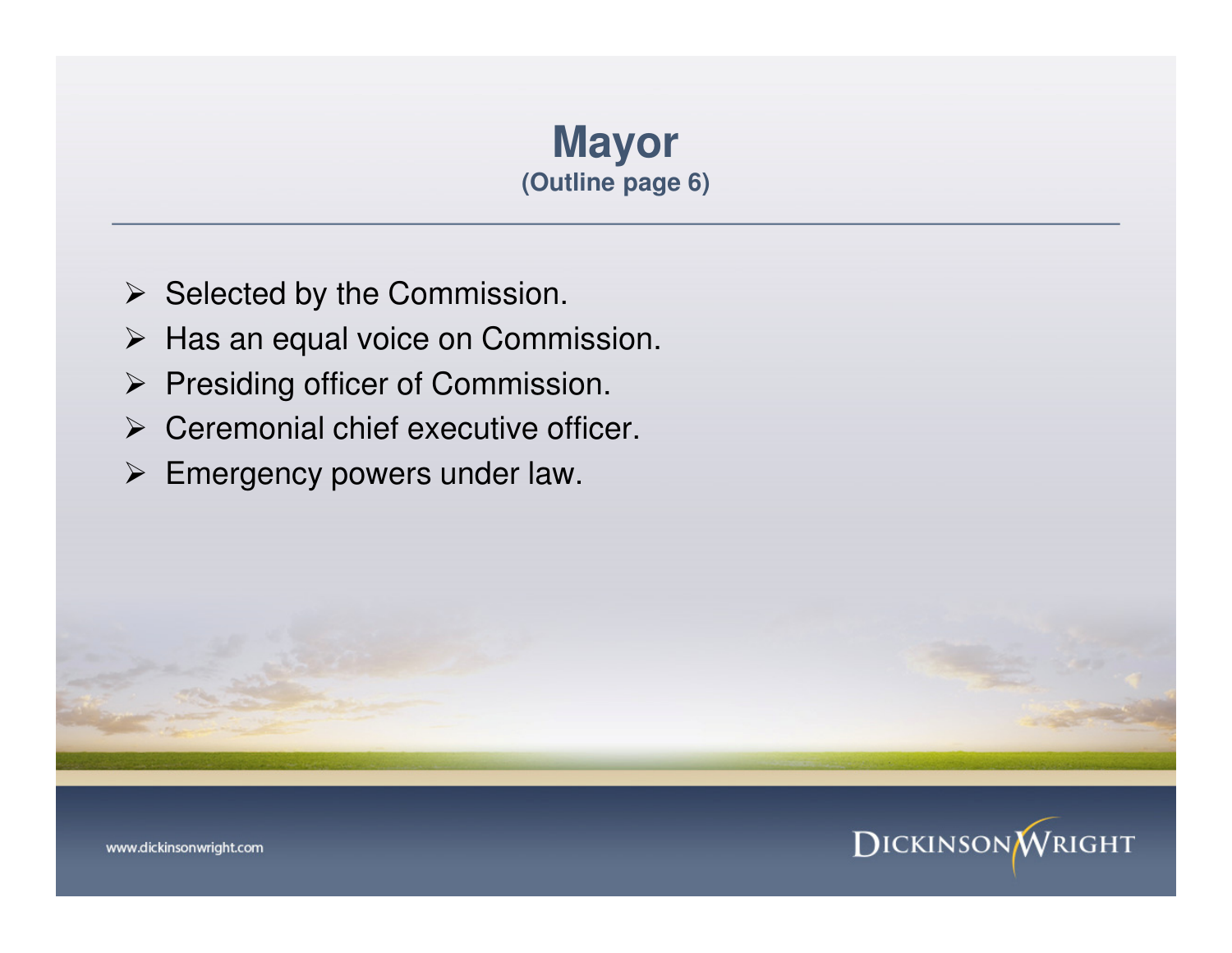# **Commission**

**(Outline pages 6-8)**

- $\triangleright$  The body, not individual Commissioners, has authority.
- $\triangleright$  Commission acts through ordinances, resolutions and motions.
- $\triangleright$  Makes policy.
- $\triangleright$  Appoints City Manager and City Attorney.
- $\triangleright$  Adopts budgets.
- $\triangleright$  Approves contracts.
- $\triangleright$  Works through City Manager for oversight and accountability.
- $\triangleright$  As a legislative body, adopts laws (*i.e.*, ordinances).
- $\triangleright$  Fulfills other duties provided by law e.g. debt, forming other bodies and entities, appointments, setting elections, etc.



www.dickinsonwright.com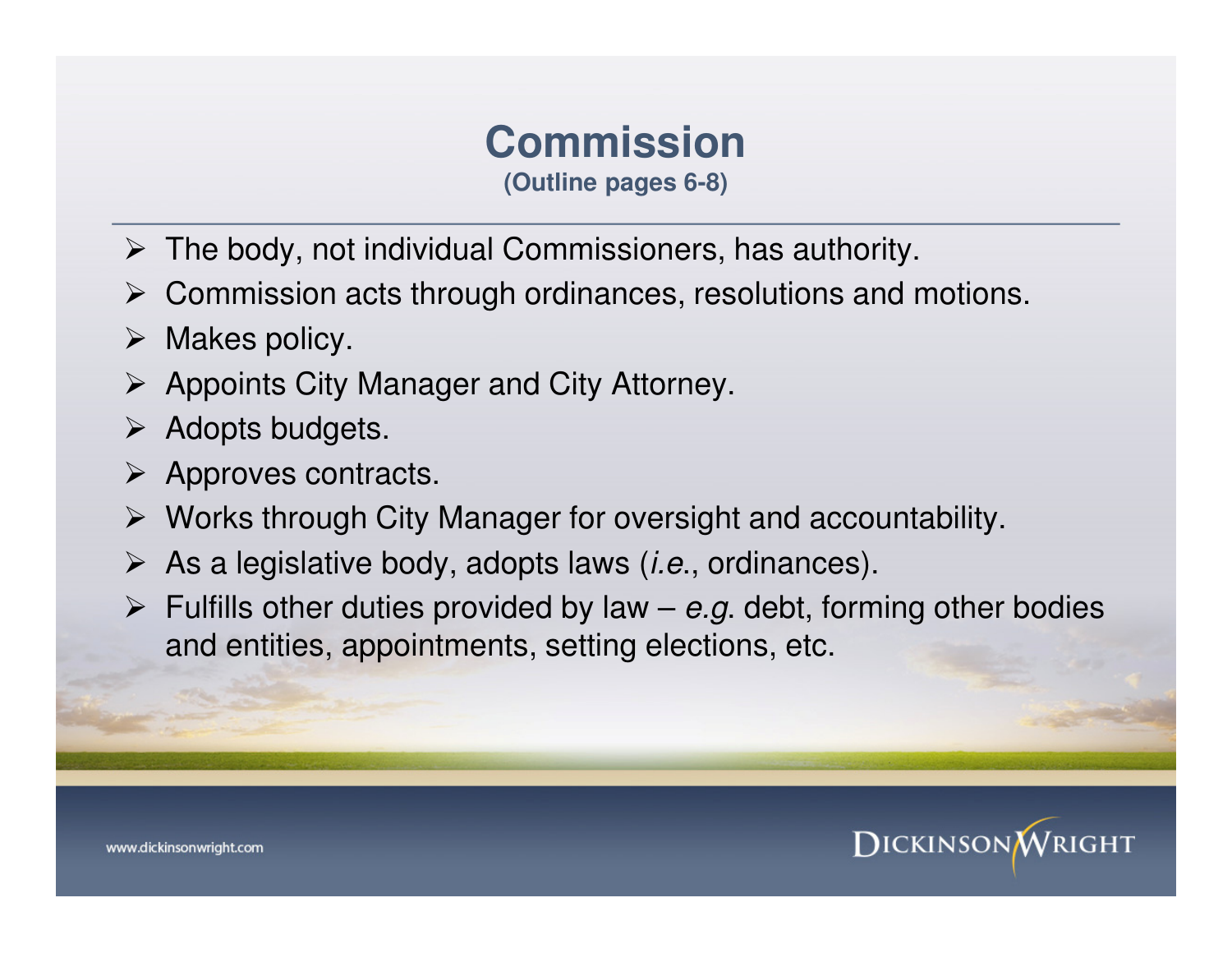# **Commissioners**

**(Outline pages 8-11)**

#### Governed by Code of Ethics for City Commissioners that requires:

- $\checkmark$  Act in the public interest.
- $\checkmark$  Comply with laws.
- $\checkmark$  Respect City processes.
- $\checkmark$  Preparation, courtesy and attentiveness.
- $\checkmark$  Share relevant information.
- $\checkmark$  Disclose any potential conflicts of interest.
- $\checkmark$  Maintain impartiality and appearance of impartiality.
- $\checkmark$  Respect confidentiality.
- $\checkmark$  Use public resources only for public purposes.
- $\checkmark$  Don't advocate to City officials or bodies on behalf of private interests.
- $\checkmark$  Carefully represent official policies, distinguishing personal opinions.
- $\checkmark$  Comply with commission-manager form of government.
- $\checkmark$  Support a positive, constructive environment.



www.dickinsonwright.com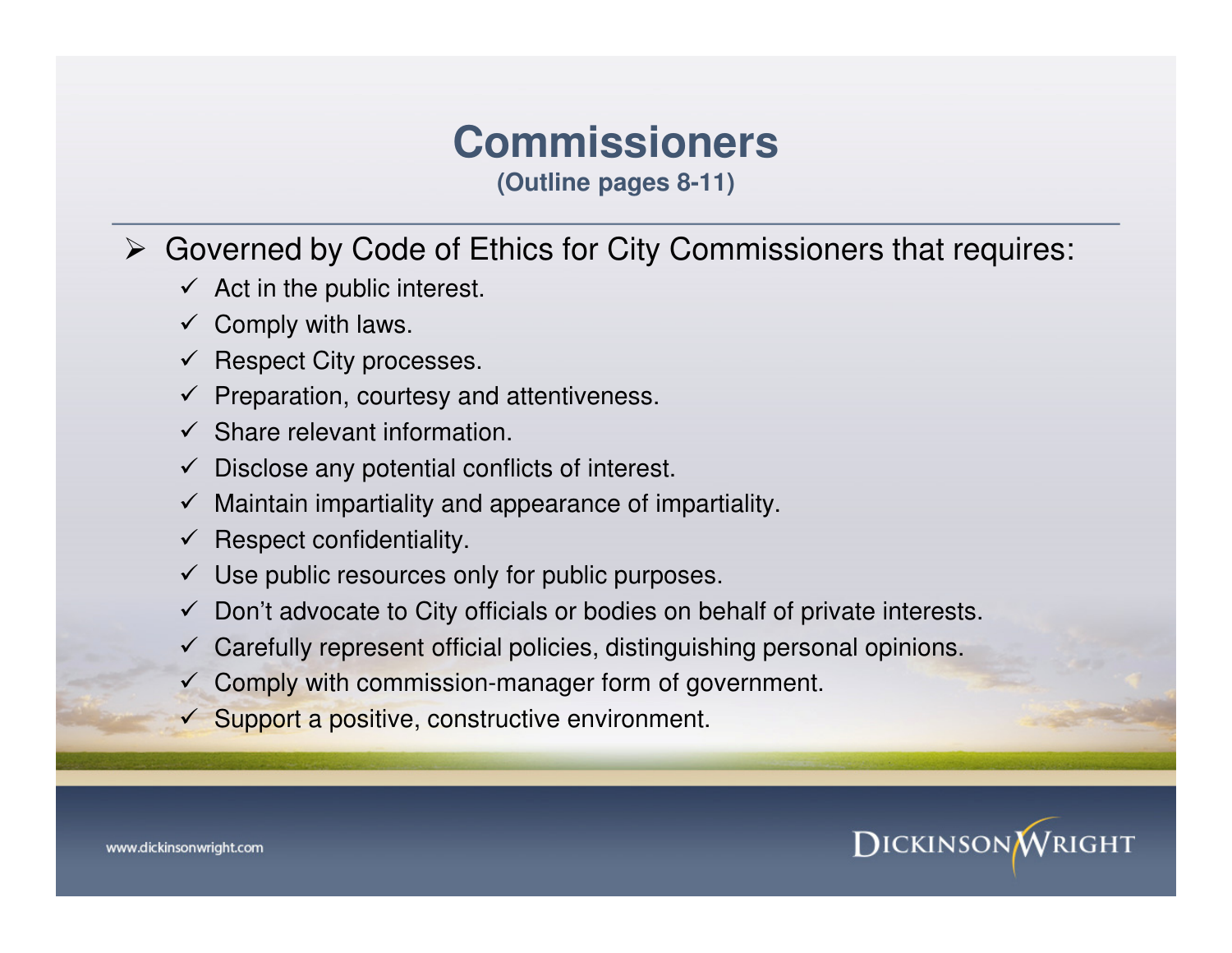# **Open Government**

**(Outline pages 11-13)**

- OMA, FOIA, and records retention requirements apply to you.
- $\triangleright$  With limited exceptions, if it involves City business, it is public.
	- $\checkmark$  Exceptions are narrowly construed.
	- $\checkmark$  Generally apply only when the public (persons outside government) will benefit.
- $\triangleright$  Electronic communications related to City business, even if on personal devices, are subject to required retention and disclosure.
	- $\checkmark$  So, what is written or recorded is generally recoverable.
	- $\checkmark$  Assume it will be published or broadcast.

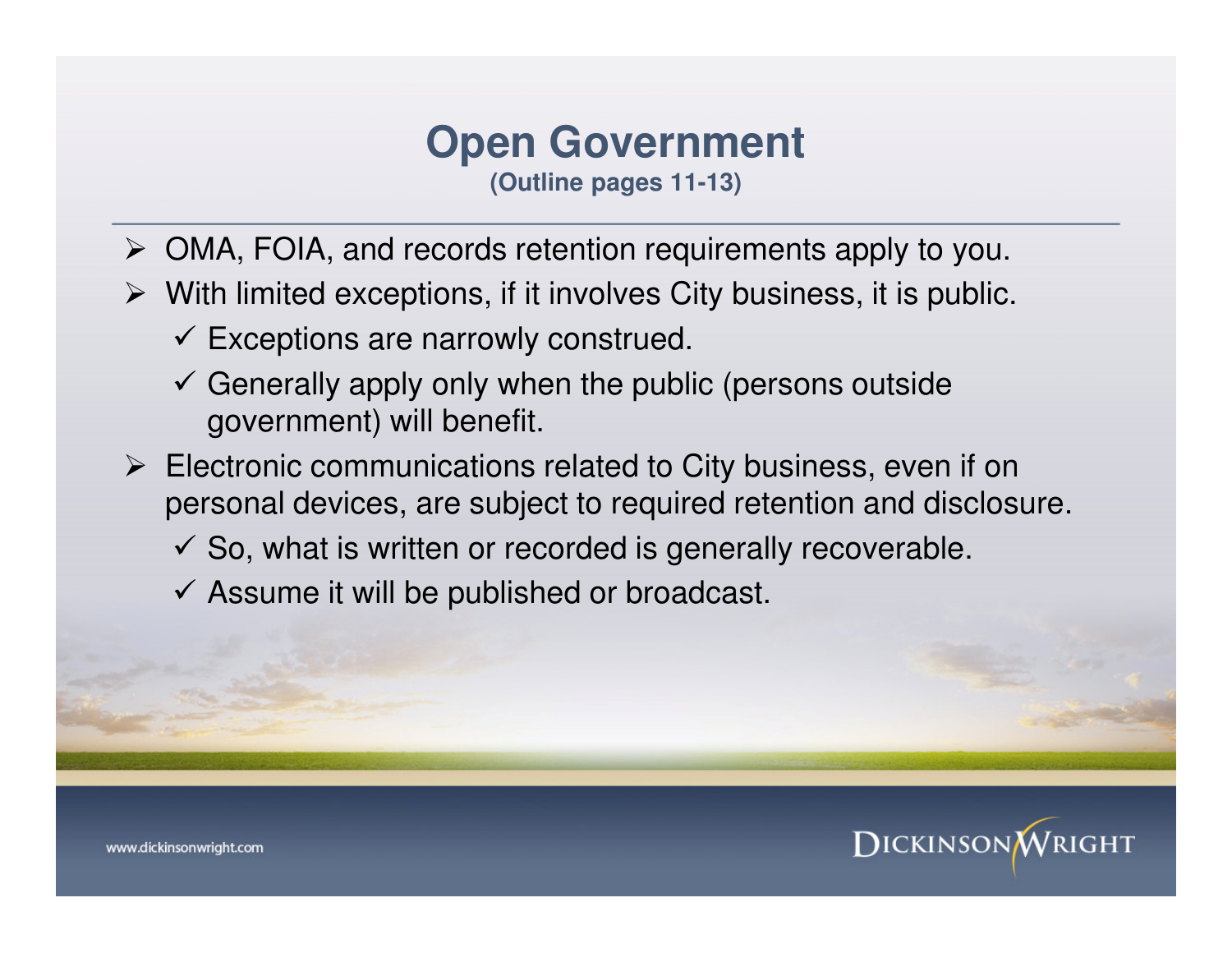### **Best Practices**

**(Outline pages 13-15)**

- $\triangleright$  As a City official, people perceive you as its representative.
- $\triangleright$  Spokespersons should take great care.
- $\triangleright$  Support policies, personnel and practices while appropriately ensuring accountability and, when needed, seeking changes.
- $\triangleright$  For day-to-day matters, refer inquiries to appropriate staff.
- $\triangleright$  Everyone gets the same information.
- $\triangleright$  Commissioners advocate for policies not for persons or entities, and avoid making promises that require official action.
- $\triangleright$  Be careful with electronic communication.
- $\triangleright$  Assume everything may be recorded.